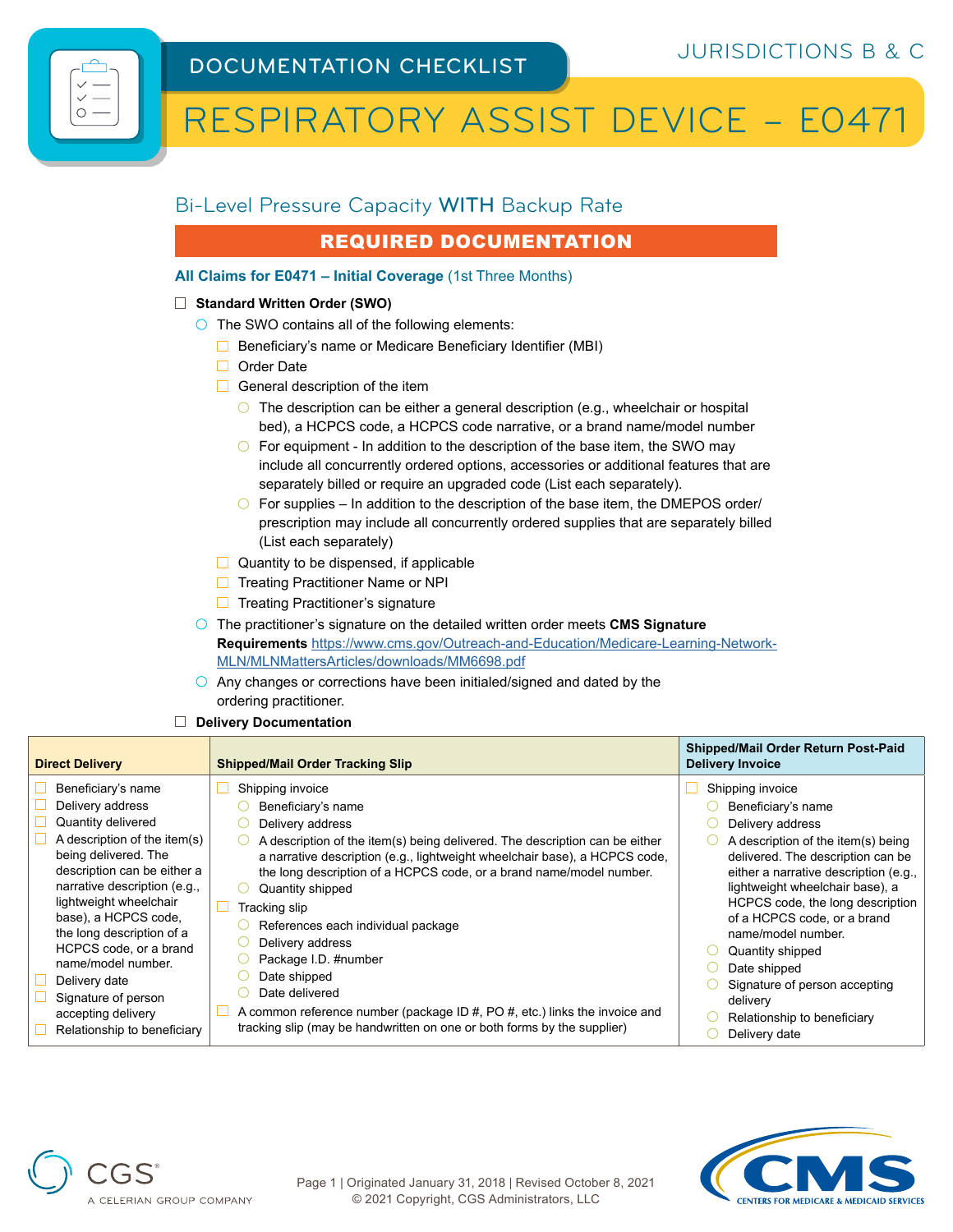

RESPIRATORY ASSIST DEVICE - E0471

**NOTE:** If a supplier utilizes a shipping service or mail order, suppliers have two options for the DOS to use on the claim:

- 1. Suppliers may use the shipping date as the DOS. The shipping date is defined as the date the delivery/shipping service label is created or the date the item is retrieved by the shipping service for delivery. However, such dates should not demonstrate significant variation.
- 2. Suppliers may use the date of delivery as the DOS on the claim.

#### **Medical Record Documentation**

- $\Box$  The medical record fully documents symptoms characteristic of sleep-associated hypoventilation (daytime hypersomnolence, excessive fatigue, morning headache, cognitive dysfunction, dyspnea, etc.)
- $\Box$  Medical records support that the beneficiary has one of the following clinical disorders and meets all coverage criteria for that clinical disorder.
- **Restrictive Thoracic Disorder** 
	- $\circ$  The beneficiary's medical record documents a neuromuscular disease (for example, ALS) or a severe thoracic cage abnormality (for example, post-thoracoplasty for TB); **and**
	- $\bigcirc$  The medical record documents ONE of the following:
		- $\Box$  An arterial blood gas PaC02, done while the beneficiary is awake and breathing the prescribed FI02, is greater than or equal to 45 mm Hg; **or**
		- $\Box$  Sleep oximetry demonstrates oxygen saturation less than or equal to 88% for greater than or equal to 5 minutes of nocturnal recording time (minimum recording time of 2 hours), done while breathing the beneficiary's prescribed recommended FIO2; **or**
		- $\Box$  For neuromuscular disease only,
			- The maximal inspiratory pressure is less than 60 cm H2O **or**
			- Forced vital capacity is less than 50% predicted; **and**
	- $\circ$  The medical record supports that COPD does not contribute significantly to the beneficiary's pulmonary limitation.
- □ **Severe COPD -** Covered in either of the two situations below, depending on the testing performed to demonstrate the need.
	- **Situation 1 –** Beneficiary qualified for an E0470 device and, after any period of initial use of an E0470 device, both of the following criteria are met:
		- $\Box$  An arterial blood gas (ABG) PaCO2, done while awake and breathing the beneficiary's prescribed FIO2, shows that the beneficiary's PaCO2 worsens greater than or equal to 7 mm Hg compared to the ABG result performed to qualify the beneficiary for the E0470 device; and
		- $\Box$  A facility-based PSG demonstrates oxygen saturation less than or equal to 88% for greater than or equal to a cumulative 5 minutes of nocturnal recording time (minimum recording time of 2 hours) while using an E0470 device that is not caused by obstructive upper airway events – i.e., AHI less than 5.
	- **Situation 2 –** Beneficiary qualified for an E0470 device and, at a time no sooner than 61 days after initial issue of the E0470 device, both of the following criteria are met:
		- $\Box$  An arterial blood gas PaCO2 done while awake and breathing the beneficiary's prescribed FIO2, still remains greater than or equal to 52 mm Hg.
		- $\Box$  Sleep oximetry, while breathing with the E0470 device, demonstrates oxygen saturation less than or equal to 88% for greater than or equal to a cumulative 5 minutes of nocturnal recording time (minimum recording time of 2 hours), done while breathing oxygen at 2 LPM or the beneficiary's prescribed FIO2 [whichever is higher].
- **Central Sleep Apnea or Complex Sleep Apnea** 
	- $\bigcirc$  Prior to initiating therapy, a complete facility-based, attended polysomnogram was performed.
	- The polysomnogram documents **all** of the following.
		- A diagnosis of central sleep apnea (CSA) or complex sleep apnea (CompSA); **and**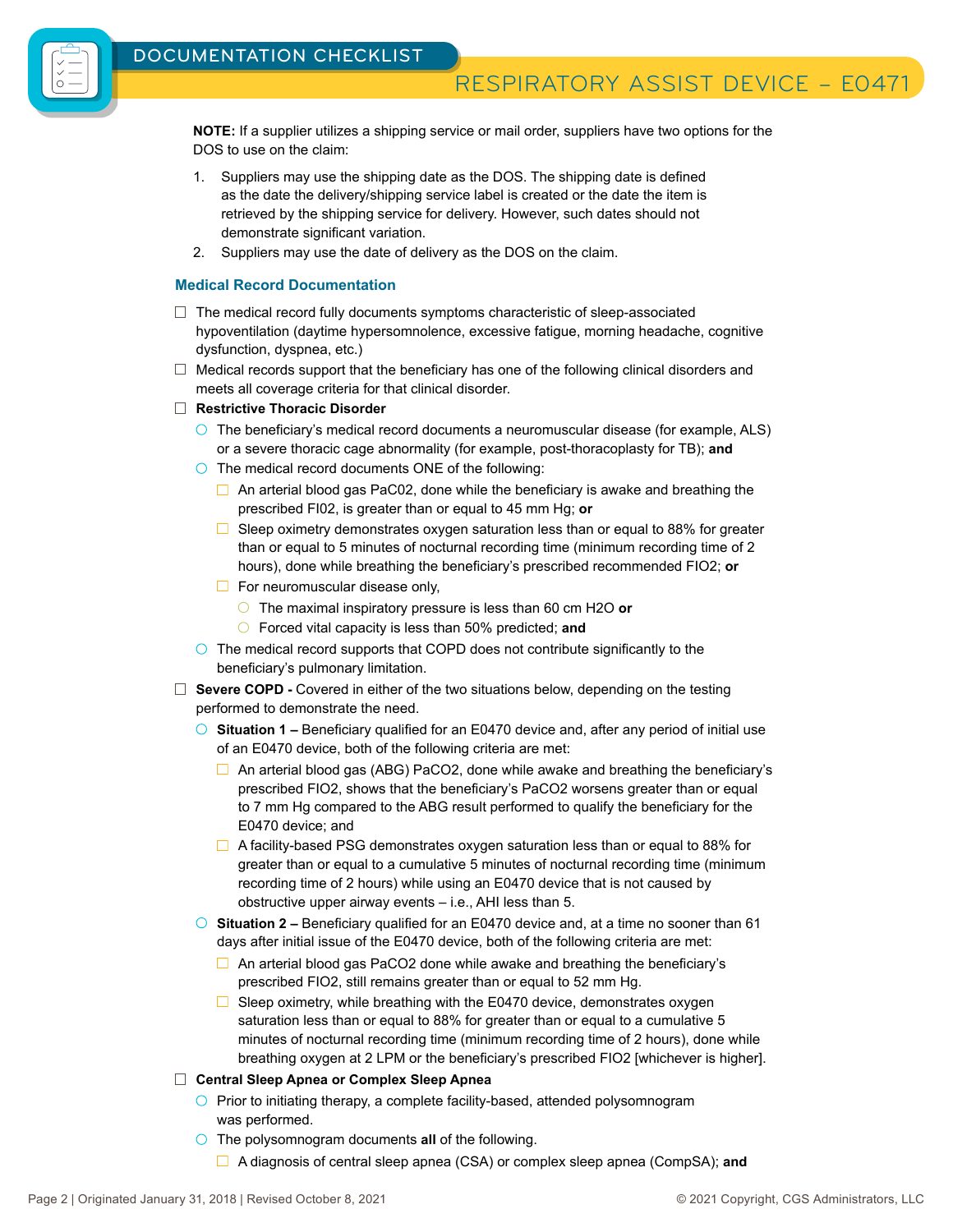

## RESPIRATORY ASSIST DEVICE - E0471

 $\Box$  There was significant improvement of the sleep-associated hypoventilation with the use of the device on the settings prescribed for initial use at home, while breathing the beneficiary's prescribed FI02.

#### **Central Sleep Apnea (CSA) is defined as:**

- 1. An apnea-hypopnea index (AHI) greater than 5, and
- 2. The sum total of central apneas plus central hypopneas is greater than 50% of the total apneas and hypopneas, and
- 3. A central apnea-central hypopnea index (CAHI) is greater than or equal to 5 per hour, and
- 4. The presence of at least one of the following:
	- Sleepiness - Difficulty initiating or maintaining sleep, frequent
- Awakening short of breath
- **Snoring**
- 
- awakenings, or nonrestorative sleep awakenings, or nonrestorative sleep<br>5. There is no evidence of daytime or nocturnal hypoventilation.

#### **Complex Sleep Apnea (CompSA) is a form of central apnea specifically identified by all of the following:**

- 1. With use of a positive airway pressure device without a backup rate (E0601 or E0470), the polysomnogram (PSG) shows a pattern of apneas and hypopneas that demonstrates the persistence or emergence of central apneas or central hypopneas upon exposure to CPAP (E0601) or a bi-level device without backup rate (E0470) device when titrated to the point where obstructive events have been effectively treated (obstructive AHI less than 5 per hour).
- 2. After resolution of the obstructive events, the sum total of central apneas plus central hypopneas is greater than 50% of the total apneas and hypopneas; and
- 3. After resolution of the obstructive events, a central apnea-central hypopnea index (CAHI) greater than or equal to 5 per hour.

#### **Hypoventilation Syndrome**

- A covered E0470 device is being used; **and**
- $\circ$  Spirometry shows an FEV1/FVC greater than or equal to 70%. (Refer to Severe COPD section for information about device coverage for beneficiaries with FEV1/FVC less than 70%; **and**
- $\bigcirc$  One of the following criteria are met:
	- $\Box$  An arterial blood gas (ABG) PaCO2, done while awake, and breathing the beneficiary's prescribed FIO2, shows that the beneficiary's PaCO2 worsens greater than or equal to 7 mm Hg compared to the ABG result performed to qualify the beneficiary for the E0470 device; **or**
	- $\Box$  A facility-based PSG or HST demonstrates oxygen saturation less than or equal to 88% for greater than or equal to 5 minutes of nocturnal recording time (minimum recording time of 2 hours) that is not caused by obstructive upper airway events – i.e., AHI less than 5 while using an E0470 device. (Refer to the Positive Airway Pressure (PAP) Devices for the Treatment of Obstructive Sleep Apnea LCD for information about E0470 coverage for obstructive sleep apnea).

### **All Claims for E0471 – Continued Coverage** (Beyond the 1st Three Months of Therapy)

- $\Box$  The medical record contains a re-evaluation on or after the 61st day of therapy.
	- The re-evaluation records the progress of relevant symptoms; **and**
	- $\overline{O}$  The re-evaluation documents beneficiary usage of the device up to that time.
- $\Box$  The supplier's file includes a signed and dated statement completed by the treating practitioner no sooner than 61 days after initiating use of the device.
	- $\circ$  The statement declares that the beneficiary is compliantly using the device (an average of 4 hours per 24 hour period); **and**
	- $\overline{O}$  The statement confirms that the beneficiary is benefiting from its use.

### **Replacement E0471 During Reasonable Useful Lifetime Due to Loss, Theft, or Irreparable Damage**

 $\Box$  Documentation that verifies the reason for the replacement (police report, insurance report, fire report, etc.)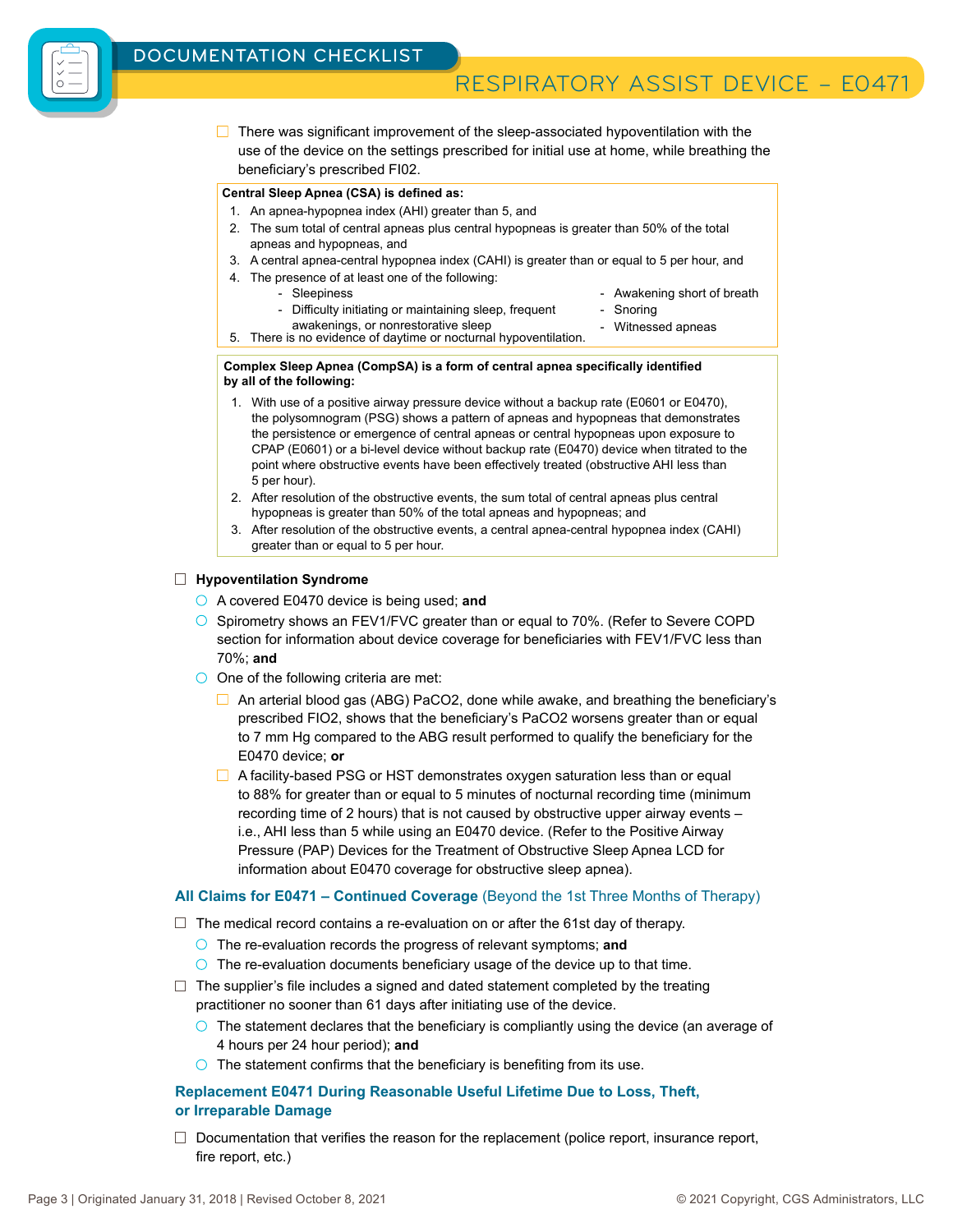## RESPIRATORY ASSIST DEVICE – E0471

#### **Replacement E0471 Following 5 year RUL**

- $\Box$  An in-person evaluation by the treating practitioner that documents the beneficiary continues to use and benefit from the device
- □ An SWO for the E0471

**Beneficiaries Entering Medicare** (Continued Use of Existing Device or Replacement Device)

- $\Box$  An SWO for the E0471
- $\Box$  Qualification testing shows that the beneficiary meets current coverage criteria for one of the 4 clinical disorder groups covered under the RAD policy. (Testing may either have been performed prior to Medicare eligibility or following enrollment in FFS Medicare.)
- $\Box$  The treating practitioner conducted a clinical evaluation following the beneficiary's enrollment in FFS Medicare that documents:
	- $\circ$  The beneficiary has the qualifying medical condition for the applicable scenario; and
	- The testing performed, date of the testing used for qualification and results; and
	- $\circ$  The beneficiary continues to use the device; and,
	- $\circ$  The beneficiary is benefiting from the treatment.

#### **Refill Request for Non-Consumable Supplies**

- $\Box$  Beneficiary's name or authorized representative if different from the beneficiary
- $\Box$  A description of each item that is being requested
- $\Box$  Date of the request
- $\Box$  Documentation that describes the functional condition of the item(s) being refilled in sufficient detail to demonstrate the cause of the dysfunction that necessitates the replacement
- $\Box$  Contact did not take place sooner than 14 days prior to the delivery/shipping date
- $\Box$  Delivery was no sooner than 10 calendar days prior to end of usage for the current product

#### **Replacement of Accessories During the 13-month capped rental period for the RAD device:**

 $\Box$  Medical record documentation that supports the initial coverage requirements for the RAD device (see clinical disorder groups with associated criteria located in the MEDICAL RECORD DOCUMENTATION section)

The following additional criteria must be met when replacing accessories during months 4-13 of the capped rental period for the RAD device:

 $\Box$  Documentation that supports the continued coverage requirements for the RAD device (see ALL CLAIMS FOR E0471 – CONTINUED COVERAGE (BEYOND THE 1ST THREE MONTHS OF THERAPY) section)

#### **Replacement of Accessories for Medicare-Paid, Beneficiary-Owned RAD device:**

- $\Box$  For claims for replacement accessories (e.g., interfaces, tubing, filters, humidifier chambers), if Medicare paid for the base RAD device initially (i.e., for 13 months of continuous use), the medical necessity for the beneficiary-owned base RAD device is assumed to have been established.
- $\Box$  Documentation that the base DME item continues to meet medical need
- $\Box$  The replacement of specific accessories or furnishing of new accessories remain medically necessary and are essential for the effective use of the base DME.

#### **Continued Medical Need for the equipment/accessories/supplies is verified by either:**

- $\Box$  A refill order from the treating practitioner dated within 12 months of the date of service under review; or
- $\Box$  A change in prescription dated within 12 months of the date of service under review; or
- $\Box$  A medical record, dated within 12 months of the date of service under review, that shows usage of the item.